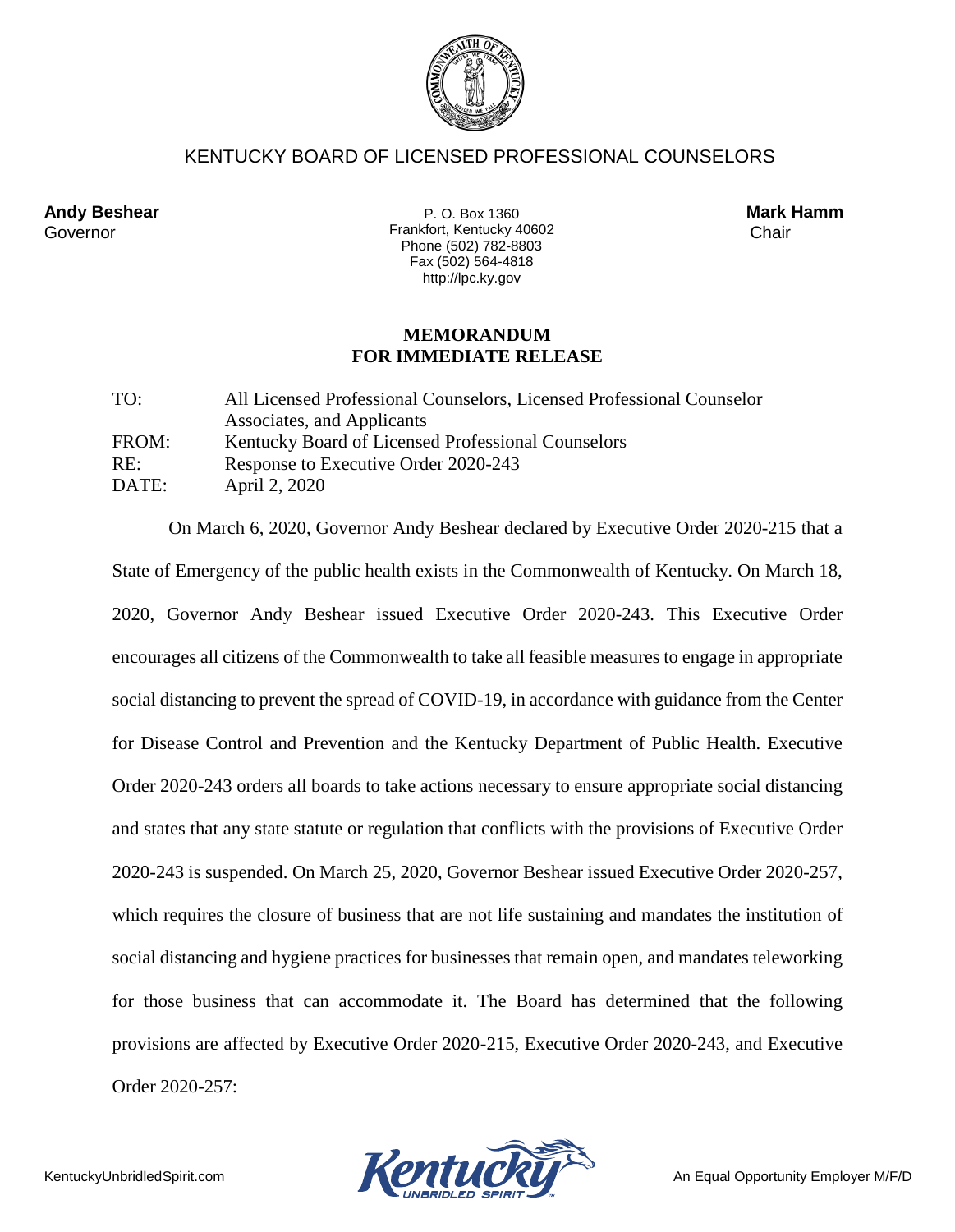201 KAR 36:040, Section 6. Distance Counseling, Technology, and Social Media; 201 KAR 36:045. Distance Counseling. Section 1. Client Requirements: Section 6 of 201 KAR 36:040 and 201 KAR 36:045, Section 1(7) require that any distance counseling be done on a HIPPA-compliant platform. During the State of Emergency contained in Executive Order 2020- 215, these Sections and any others in 201 KAR Chapter 36 requiring similar compliance are suspended to the extent they require that distance counseling be conducted on HIPAA-compliant platforms. Please see the statement from the U.S. Department of Health and Human Services for guidance in this area: [https://www.hhs.gov/hipaa/for-professionals/special-topics/emergency](https://www.hhs.gov/hipaa/for-professionals/special-topics/emergency-preparedness/notification-enforcement-discretion-telehealth/index.html)[preparedness/notification-enforcement-discretion-telehealth/index.html](https://www.hhs.gov/hipaa/for-professionals/special-topics/emergency-preparedness/notification-enforcement-discretion-telehealth/index.html)

The Board recognizes that student interns in professional counseling may provide services using telehealth during the State of Emergency declared in Executive Order 2020-215. The Board also recognizes that licensees may use telephonic contact with clients to count as a direct, billable service during the State of Emergency declared in Executive Order 2020-215. To the extent that any statutes in KRS Chapter 335 or regulations in 201 KAR Chapter 36 provide otherwise, the Board recognizes they are suspended during the State of Emergency contained in Executive Order 2020-215.

201 KAR 36:045. Distance Counseling. Section 3. Compliance with Federal, State, and Local Law: Section 3 of 201 KAR 36:045, requires that a licensee using distance counseling to deliver counseling services or who practices distance counseling shall be licensed to practice counseling where the client is domiciled. This section is suspended in part. If a counseling relationship was established prior to the State of Emergency, a counselor not licensed by the Board may practice distance counseling with a client domiciled in this state.